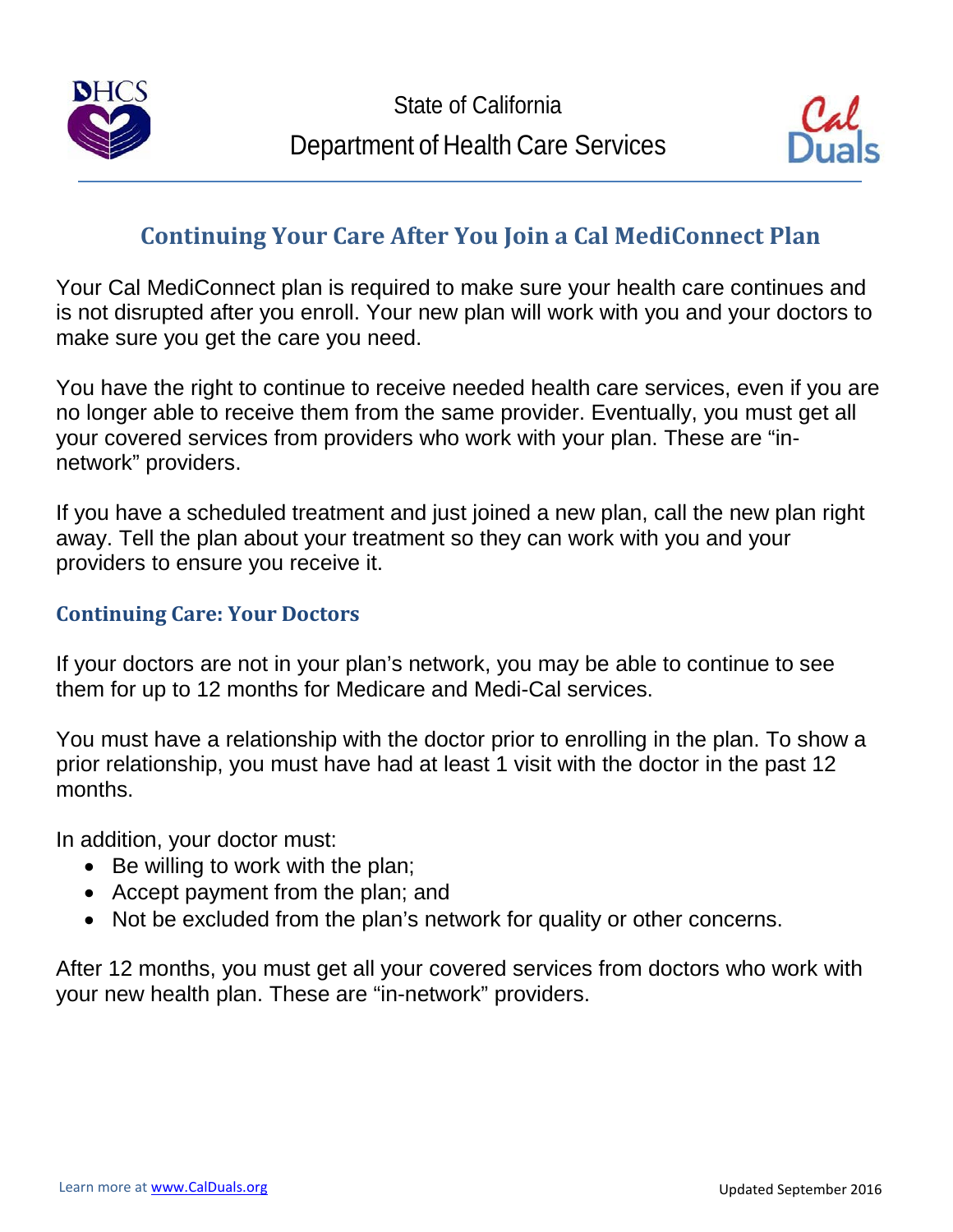#### **How to See Your Out-of-Network Doctor after Joining a Cal MediConnect Plan**

- 1. Call your plan and tell them about your scheduled care. Ask if your doctor is in their network.
- 2. Tell your doctor that you joined a plan and ask if they are in the plan's network.
- 3. If your doctor is "out-of-network," you, your authorized representative or your doctor can tell the plan you want to keep seeing your doctor. The plan must contact your doctor and allow you to keep seeing them. The doctor must agree to work with the plan.
- 4. If you go to see your doctor and didn't know that you just joined the plan, the doctor can still get paid if they contact the plan within 30 days.
- 5. If you are not happy with your plan's response, call the Cal MediConnect Ombudsman: (855) 501-3077.

### **Continuing Care: Other Providers**

You will have to get other non-doctor services through the health plan's network, such as suppliers of medical equipment, medical supplies, and transportation. You will also have to switch to home health or physical therapy providers who are in your plan's network. If you are in the hospital when your health plan enrollment begins, you can stay through that hospitalization. After that, you must use hospitals in the plan network.

#### **Continuing Care: Long-Term Services and Supports Providers**

If you are in a nursing home, you have a right to stay in your current nursing home under Cal MediConnect, unless it is excluded from the plan's network for quality or other concerns. You can also ask your plan about getting help to return to the community. If you're already receiving long-term supports and services (LTSS), you will not have to change your In-Home Supportive Services (IHSS), Community-Based Adult Services (CBAS) and Multipurpose Senior Services Program (MSSP) providers.